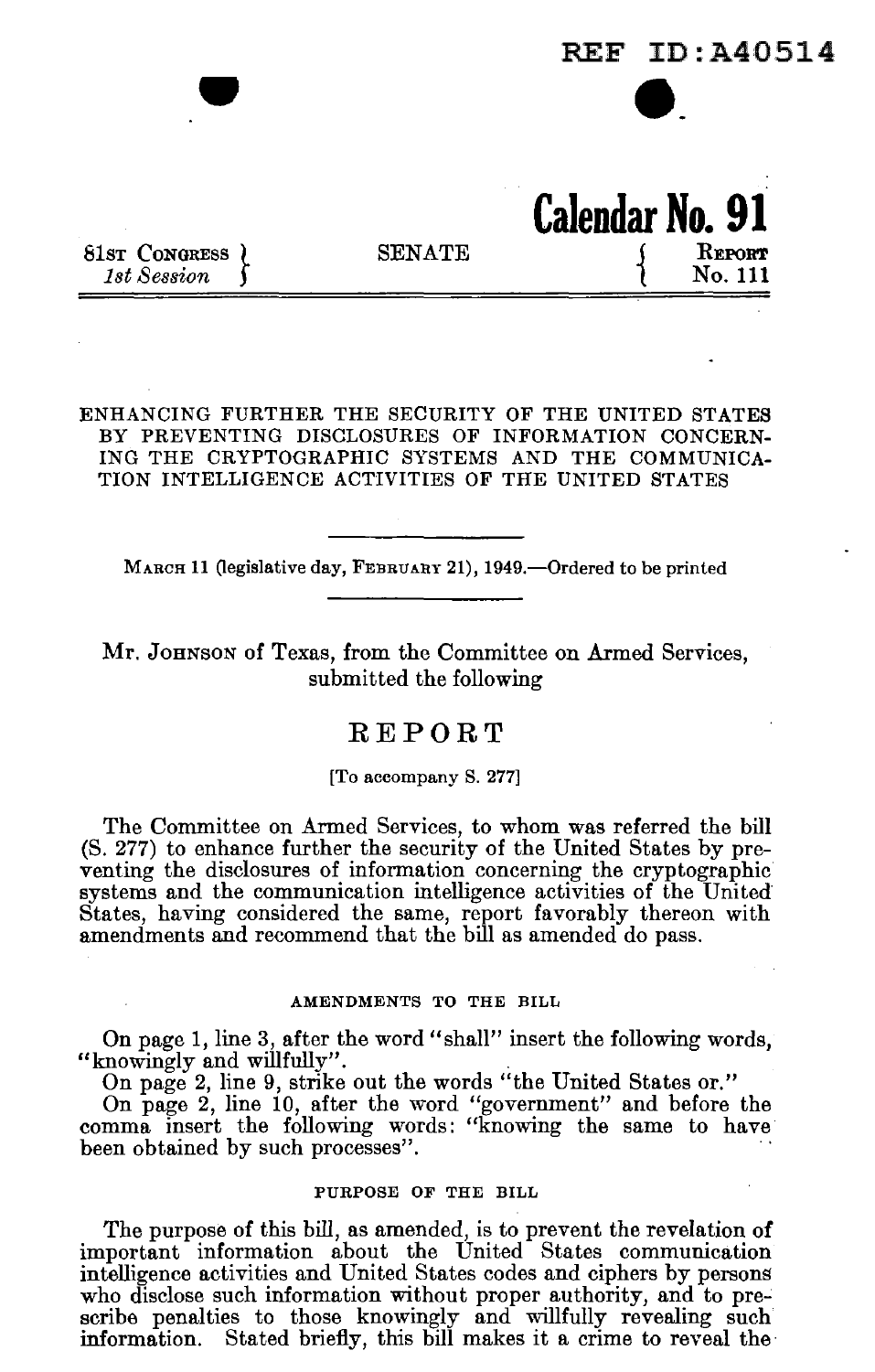# *2* ENHANCING THE SECURITY OF THE UNITED STATES

tnethods, techniques, and materiel used in the transmission by this Nation of enciphered or coded messages. It does not control in any way the free dissemination of information which might be transmitted by code or cipher. Further, it makes it a crime to reveal methods used by this Nation in breaking the secret codes of a foreign nation. It also prohibits under certain penalties the divulging of any information which may have come into this Government's hands as a result of such a code-breaking. The reason for the latter prohibition is to prevent the indication to a foreign nation that we may have broken their code system.

At present two other acts protect this information, but only in a limited way. These are the Espionage Act of 1917 (40 Stat. 217) and These are the Espionage Act of 1917 (40 Stat. 217) and the act of June IO, 1933 (48 Stat. 122). Under the first, unauthorized revelation of information of this kind can be penalized only if it can be proved that the person making the revelation did so with an intent to injure the United States. Under the second, only diplomatic codes and messages transmitted in diplomatic codes are protected. The present bill is designed to protect against knowing and willful publication or any other revelation of all important information affecting United States communication intelligence operations and all direct information about all United States codes and ciphers.

As the matter now stands, prevention of the disclosure of information of our cryptographic systems, exclusive of State Department codes, and of communication intelligence activities rests solely on the discretion, loyalty, and good judgment of numerous individuals. During the recent war there were many persons who acquired some information covered by this bill in the course of their duties. Most information covered by this bill in the course of their duties. of these individuals are no longer connected with the services and are not now prohibited from making disclosures which can be most damaging to the security of the United States. They are subject to the temptations of personal gain and of publicity in making sensational disclosures of the personal information within the purview of this act.

The purpose of the bill is well summarized in the quotation from the Joint Congressional Committee for the Investigation of the Attack on Pearl Harbor, which recommended, on page 253 of the report, that-

effective steps be taken to insure that statutory or other restrictions do not operate to the benefit of an enemy or other forces inimical to the Nation's security and to the handicap of our own intelligence agencies. With this in mind, security and to the handicap of our own intelligence agencies. With this in mind, the Congress should give serious study to, among other things,  $* * * \text{legisla-}$ the Congress should give serious study to, among other things, tion fully protecting the security of classified matter.

This bill is an attempt to provide just such legislation for only a small category of classified matter, a category which is both vital and vulnerable to an almost unique degree.

### EXPLANATION OF THE BILL

The bill would make it a crime, punishable by not more than \$10,000 fine, or 10 years' imprisonment, or both, to knowingly and willfully reveal two categories of information,  $\text{namely}$ ; (1) Information which would pullify the efforts of United States communication intelligence agencies, and (2) information which would permit foreign governments to read the secret official communications of the United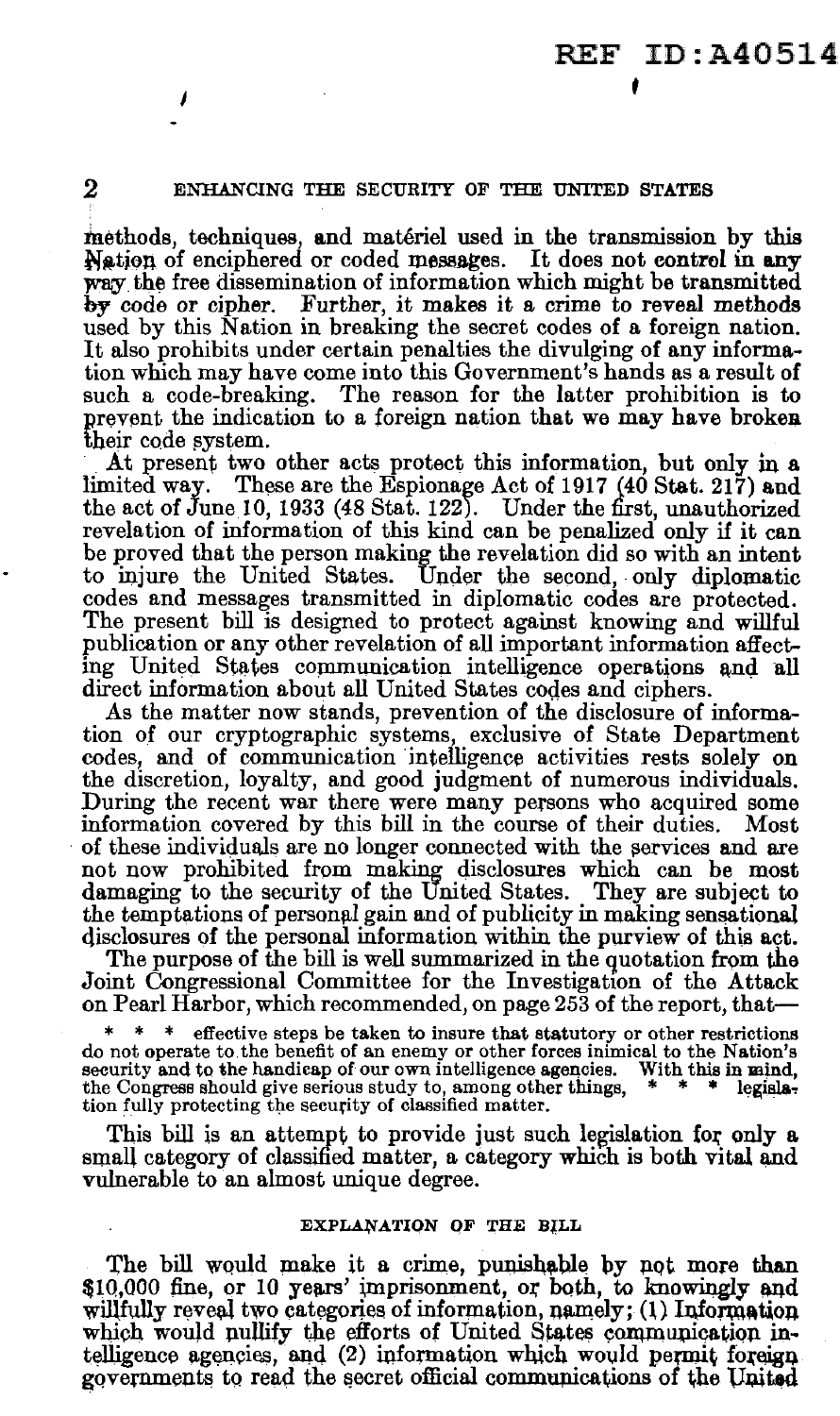u



States. Information of the first category is covered by the following phrases (qualifying "information"):

\* \* \* concerning the nature, preparation, or use of any code, cipher, or cryptographic system of \* \* \* any foreign government. \* \* \* concerning the design, construction, use, maintenance, or repair of  $\frac{1}{2}$  \* \* \* any any foreign government.<br>
\* \* any foreign government.<br>
\* \* • concerning the communication intelligence activities of the United

States or any foreign government.<br>
\* \* \* obtained by the processes of communication intelligence from the

communications of any foreign government.

Information of the second category is covered by inclusion of the words, "the United States or" in the first, second, and third of the phrases quoted above. The bill does not prohibit the publication or disclosure of United States Government messages in general.

In addition, it should be noted that the restrictions on disclosure apply only to the types of classified information defined in the phrases quoted above. The bill specifies that the classification must be in fact in the interests of national security.

#### **DISCUSSION**

Earlier versions of this same bill (S. 805, 79th Cong.; S. 1019, 80th Cong.; and S. 2680, 80th Cong.) would have penalized the revelation or publication, not only of direct information about United States codes and ciphers themselves but of information transmitted in United States codes and ciphers. This provision is not included in the present version. Under the bill as now drafted there is no penalty for publishing the contents of United States Government communications (except, of course, those which reveal information in the categories directly protected by the bill itself). Even the texts of coded Government messages can be published without penalty as far as this bill is concerned, whether released for such publication by due authority of a Government department or passed out without authority or against orders by personnel of a department. In the latter case, of course, the Government personnel involved might be subject to punishment by administrative action but not, it is noted under the provisions of this bill.

The bill, while carefully avoiding the infringement of civil liberties, extends the protected field covered by the extremely narrow act of June 10, 1933 (48 Stat. 122), the latter being of far too limited application to afford to certain highly secret Government activities the pro-<br>tection which they need. The need for protection of this sort is best The need for protection of this sort is best illustrated by an account of the very circumstances which surrounded the enactment of the act of June 10, 1933. In 1931 there had been published in the United States a book which gave a detailed account of United States successes in breaking Japanese diplomatic codes during the decade prior to publication. In 1933 it was learned that the same author had already placed in the hands of his publishers the manuscript of another book which made further detailed revelations of United States success in the breaking of foreign diplomatic codes. Immediate action secured the passage by the Congress of the measure of June 10, which effectively stopped publication of the second book.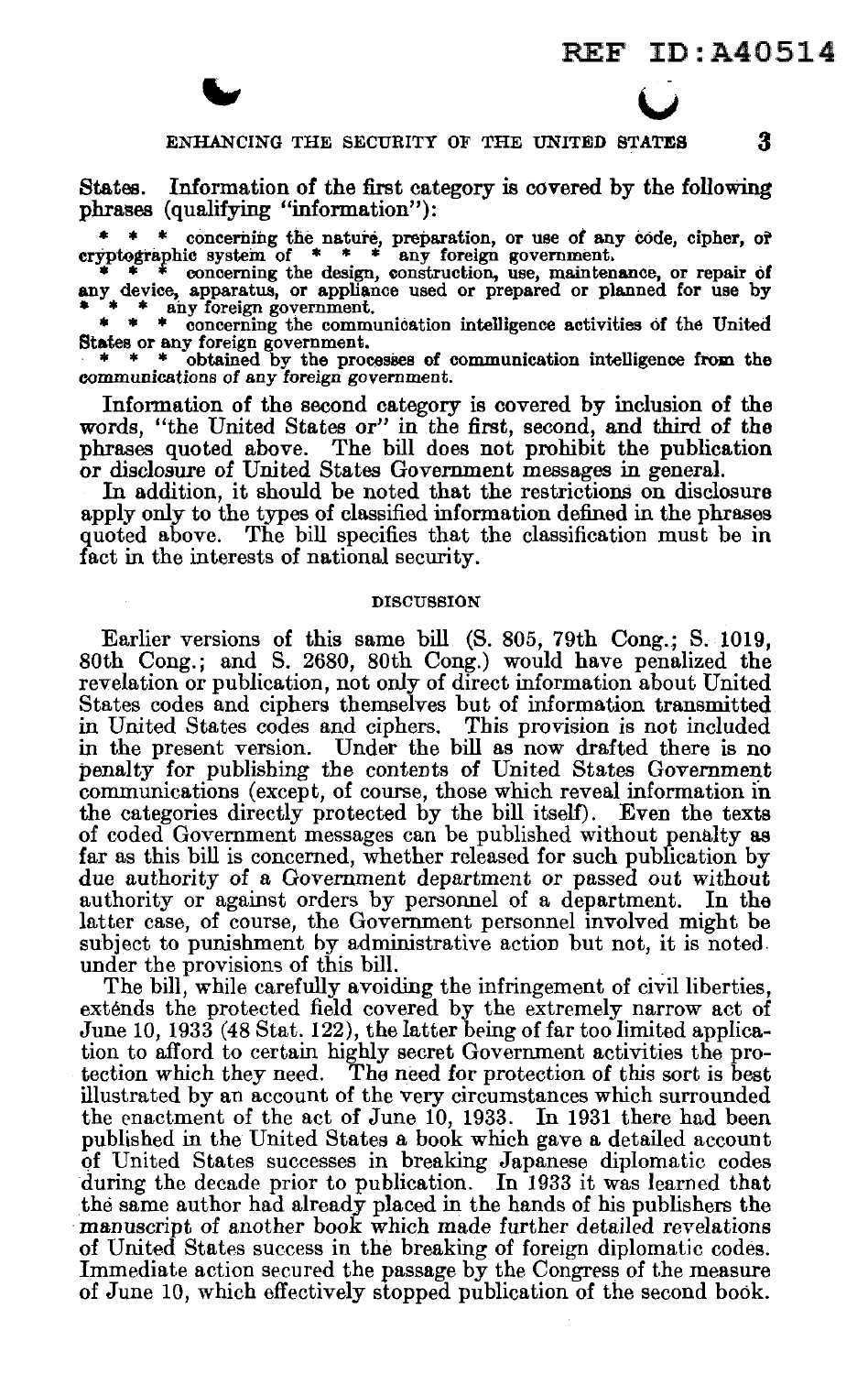# REF ID:A40514 L

# 4 ENHANCING THE SECURITY OF THE UNITED STATES

Unfortunately, the first book had done, and continued to do, irrepar-<br>able harm. It had caused a furor in Japanese Government circles, and Japanese diplomatic codes had been changed shortly after its appearance. The new codes were more complex and difficult to solve than the old ones, and throughout the years from then until World War II not only the Japanese diplomatic cryptographers but the military and naval cryptographers as well were obviously devoting more study to cryptography than they ever had before. In 1934 they introduced their first diplomatic machine cipher. Year by year, their codes and ciphers improved progressively by radical steps, and United States cryptanalysts had more and more difficulty and required more and more time to break them. It can be said that United States inability to decode the important Japanese military communications in the days immediately leading up to Pearl Harbor was directly ascribable to the state of code-security consciousness which the revelations of a decade earlier had forced on Japanese officialdom,

#### RECOMMENDATIONS OF THE DEPARTMENTS

There are appended letters from the Secretary of Defense and the Secretary of the Navy to the chairman of the Senate Committee on Armed Services recommending enactment of this bill:

THE SECRETARY OF DEFENSE, *Washington, December SJ, 1948.* 

The honorable the CHAIRMAN OF THE COMMITTEE ON ARMED SERVICES, *United States Senate.* 

DEAR MR. CHAIRMAN: Attached is a letter addressed to you by the Acting Secretary of the Navy recommending the enactment of a proposed draft of legislation, also attached, bearing the title "To enhance further the security of the United States by preventing disclosures of information concernin graphic systems and the communication intelligence activities of the United States.

This legislation has been approved by me for inclusion in the National Military Establishment legislative program for the Eighty-first Congress, first session, and responsibility for handling it on behalf of the Establishment has been placed in the Department of the Navy.<br>Sincerely yours,

JAMES FORRESTAL.

THE DEPARTMENT OF THE NAVY, *Washington, December es, 1948.* 

The honorable the CHAIRMAN OF THE COMMITTEE ON ARMED SERVICES, *United States Senate, Washington, D. C.* 

DEAR MR. CHAIRMAN: There is transmitted herewith a draft of a proposed bill "to enhance further the security of the United States by preventing disclosures of information concerning the cryptographic systems and the communication intelligence activities of the United States."

The purpose of the proposed bill is to insure further the military security of the United States by providing that the unauthorized disclosure by any person of classified information concerning the cryptographic systems an cation intelligence activities of the United States shall be a statutory offense.

During the war it was necessary to make a great many matters of a confidential nature accessible to a considerable number of service personnel and employees who have since been severed from their wartime duties and who may fail to safeguard official information which is within their knowledge. Existing laws do not adequately protect the security of information of this character and it is considered of utmost urgency and importance from the standpoint of national security that legislation be enacted which will fully protect the security of classified matter. The Joint Congressional Committee for the Investigation of the Attack on Pearl